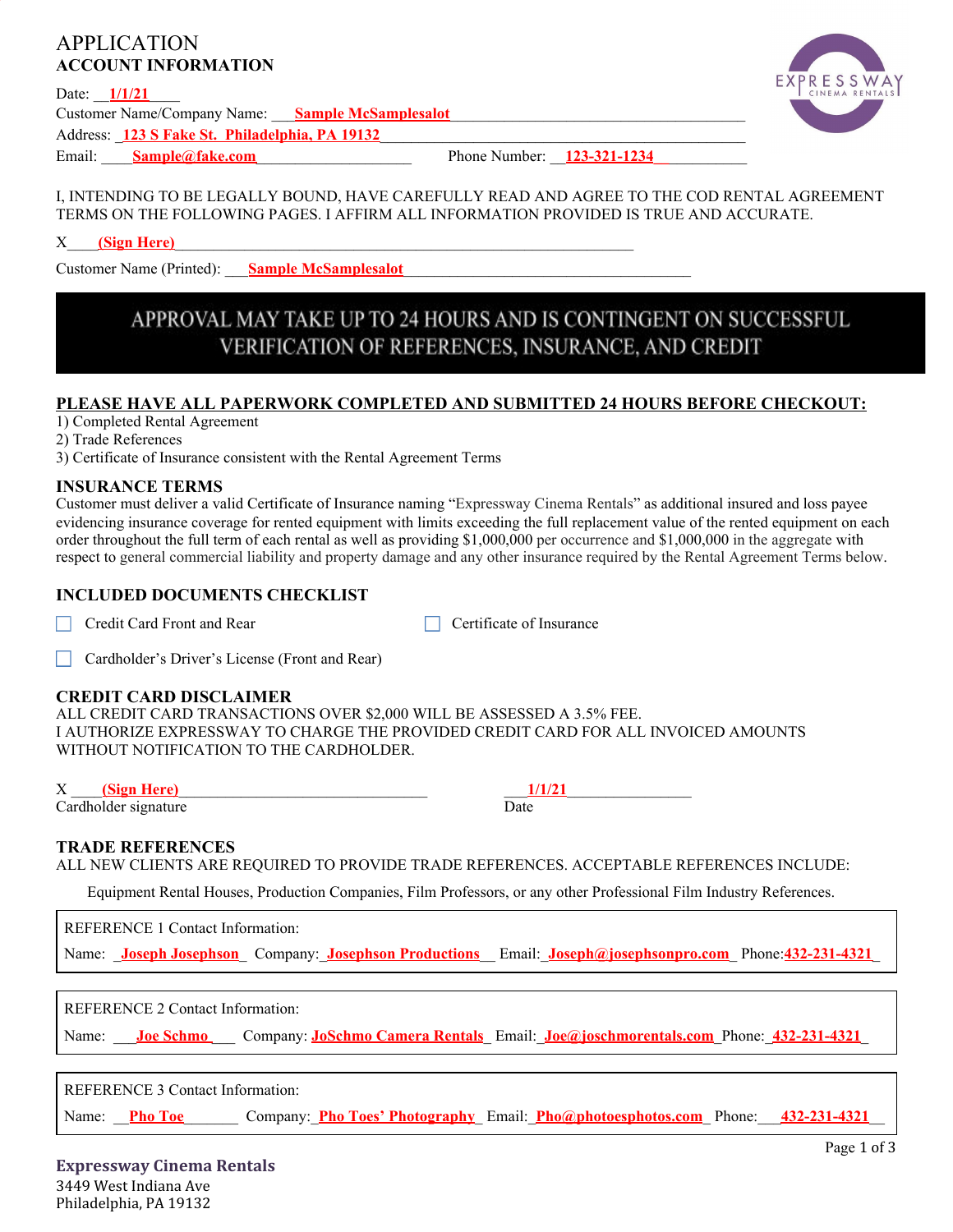#### **RENTAL AGREEMENT TERMS**

This **BLANKET RENTAL AGREEMENT** ("Agreement) is entered into on the Effective Date set forth above between Expressway Cinema Rentals, LLC ("Expressway"), a Pennsylvania limited liability company with an address at 3449 W. Indiana Avenue, Philadelphia, PA 19132 and the Customer whose information is listed above ("Customer").

1. *Equipment and Crew Rented.* Expressway agrees to rent to Customer and Customer agrees to rent from Expressway the Equipment, Vehicles, Services and Crew described in any and all estimates and invoices submitted by Expressway throughout the term of this agreement as outlined in paragraph 4, subject to the terms and conditions set forth herein.

2. *Credit.* If Customer's rental of equipment shall be used for production of a motion picture, Customer agrees to credit Expressway as "Camera, Lighting and/or Grip Equipment provided by Expressway," or language substantially similar thereto, in any versions of the motion picture in any medium now existing or hereafter devised, as well as displaying the logo for Expressway Grip (to be provided to Customer by Expressway) therewith. Customer shall endeavor to require any assigns, licensors and/or similar entities, including but not limited to distributors, to adhere to the terms set forth in this paragraph, which shall coincide with the length of the copyright to the motion picture.

3*. Inspection by Customer.* Customer or a designated representative of the Customer shall thoroughly inspect the equipment for any damage, defects or failure to perform ("check-out") before equipment leaves Expressway's premises; 3449 W Indiana Avenue ("place of business"). If Customer finds any defects or damage to the equipment, or the equipment does not work in any capacity or fails to perform in any manner, Customer must inform Expressway of any such defect, damage, or non-performance, prior to equipment leaving Expressway's place of business. Should Customer fail to inform Expressway of any such defect, damage or failure of the equipment to perform, Customer shall thereafter assume all risk, responsibility and liability therefore, as set forth herein. The equipment shall be deemed to have been delivered in good working condition, free from damage or defects. Notwithstanding anything to the contrary herein, **CUSTOMER ACKNOWLEDGES THAT IT HAS INSPECTED THE EQUIPMENT AND THAT CUSTOMER'S TAKING POSSESSION THEREOF SHALL CONCLUSIVELY ESTABLISH THAT CUSTOMER ACCEPTS THE EQUIPMENT IN ITS "AS IS, WHERE IS, WITH ALL FAULTS" CONDITION, WITHOUT ANY OBLIGATION OF EXPRESSWAY TO MAKE ANY IMPROVEMENTS, ALTERATIONS OR REPAIRS THERETO. CUSTOMER ACKNOWLEDGES THAT EXPRESSWAY HAS MADE NO REPRESENTATIONS OR WARRANTIES CONCERNING THE EQUIPMENT OR ITS FITNESS FOR CUSTOMER'S PURPOSES**

4. *Term and Termination.* (i) The term of this Agreement shall commence upon full execution of this Agreement and continue indefinitely unless terminated by either party in writing and with 30 days notice ("Agreement Term"). This Agreement shall cover all orders placed with Expressway during the Agreement Term. (ii) The term of each order is determined by the check-out and check-in dates requested by the Customer and listed on each estimate and invoice ("Order Term"). An Order Term does not end until all crew, equipment and vehicles have been returned, inventoried and fully inspected by Expressway.

5. *Equipment Rental Fee and other Payments.* Customer shall pay to Expressway an amount equal to the sum of (i) the daily rental rate multiplied by the agreed upon billable days set forth on each individual Rental Schedule ("Rent"), (ii) freight to and from Customer's location, (iii) all applicable sales and/or use taxes, and (iv) all costs required for the delivery, installation, de-installation and return of the equipment. If the Order is not returned to Expressway at its place of business or other designated location by the agreed upon check-in date and time of each order, Customer shall pay to Expressway an amount equal to the sum of the daily rental rate for each day after the scheduled end of Order Term plus an administrative fee of \$250, plus any and all costs incurred by Expressway as a result of the delay with time being of the essence. In addition, Customer shall provide a deposit on the equipment, equal to the amount of the insurance deductible. Deposit shall be refundable to Customer upon the return of equipment in undamaged condition. All payments are to be Collected On Delivery or before the commencement of each checkout unless expressly agreed upon otherwise in writing (COD). Any payments not made COD are subject to a 5% late fee recurring each month at the sole discretion of Expressway.

6. *Crew Services and Payments.* All Expressway-provided crew rates are based on a ten (10) hour day. Overtime is calculated at one and one half hour rate after ten hours and double-time (two hours rate per hour) after twelve hours. Travel time is calculated at straight hourly rate based on the standard ten (10) hour day. US Department of Transportation requires all Expressway vehicle rentals to be accompanied by an Expressway-provided Driver/Technician. Driver rate is based on a ten (10) hour day portal-to-portal. Driver overtime rate is calculated at one and one half hour rate after ten hours and double-time (two hours rate per hour) after twelve hours. When crew is provided by Expressway, crew meals are required every six (6) hours during production. Crew meals are defined as a breakfast, lunch or dinner break of at least thirty (30) minutes during production. Expressway reserves the right to charge a rate of \$15 per Expressway crew member, per every fifteen (15) minutes past the sixth hour until a meal is provided and/or any encroachment into the full (30) minute meal break. All crew and/or personnel provided by Expressway shall be the sole responsibility of the Customer and covered exclusively by the Customer's insurance and worker's compensation policy during the entirety of any rental Order Term throughout the Agreement Term. Crew payments made after 30 days are subject to a mandatory 5% late fee each month.

*7. Care, Use, Maintenance, Repair and Risk of Loss.* Customer will provide adequate storage and care for all Expressway equipment and vehicles during the entirety of any rental Order Term throughout the Agreement Term, and keep them in good condition and working order. Customer shall insure that the equipment is used in accordance with the manufacturer's guidelines and shall not allow any use that would invalidate the manufacturer's warranties and/or maintenance services for the equipment. Any damages occurring to rented equipment while under the care of the Customer during any Order Term will be repaired at Customer's expense.

8. *Insurance Requirements.* All crew, products, equipment, and vehicles provided by Expressway shall be the sole responsibility of the Customer and covered exclusively by the Customer's insurance policies during the entirety of any Order Terms. Customer shall carry bodily injury and property damage liability insurance during the term of this Agreement in amounts and against risks customarily insured against by the Customer for equipment owned by it. Customer shall produce, at the time of rental, a certificate of insurance acceptable to Expressway in its sole and absolute discretion evidencing coverage for rented equipment with limits exceeding the full replacement value of the rented equipment on each order throughout the full term of each order as well as providing \$1,000,000 per occurrence and \$1,000,000 in the aggregate with respect to general commercial liability and property damage, which certificate specifically names Expressway as an additional insured and loss payee. Moreover, such policy shall contain a waiver of any unattended vehicle provisions. Customer is required to carry a worker's compensation policy covering all Expressway-provided crew during the entirety of every Order Term.

9. *Risk of Loss and Damage.* For the entirety of every Order Term, Customer will be responsible for all risks of physical damage to or loss or destruction of the equipment while under Customer's care. If the equipment, or any part thereof, is lost, destroyed or rendered unusable, Customer shall promptly notify Expressway, and Customer shall pay to Expressway the aggregate unpaid rent plus the replacement value and shipping costs of the equipment, as reasonably determined by Expressway (the "Casualty Value"). If the rented equipment, or any part thereof, has been damaged while in Customer's care, custody and control, or during an Order Term, Expressway shall be entitled to keep Customer's Deposit, plus or minus the cost of any repairs to the damaged equipment.

10. *Indemnity. Waiver of Liability.* Expressway shall not be liable or responsible for the loss of or damage to any property left, lost, damaged, stolen, stored or transported by Customer, its agents, servants, employees, or any other hired person, during or after any Order Term. Customer agrees to hold Expressway harmless from and indemnify Expressway from any such loss or damage and waives all claims against Expressway by reason thereof. Customer shall defend, indemnify and hold harmless Expressway, its agents, assigns, representatives, officers, servants, and employees from and against any and all losses, liability claims, damages, injuries, demands, actions and causes of action whatsoever, including death to persons arising out of or related to any loss, damage or injury claimed by persons arising out of the selection, possession, renting operation, control, use, maintenance, delivery,

**Expressway Cinema Rentals** 3449 West Indiana Ave Philadelphia, PA 19132